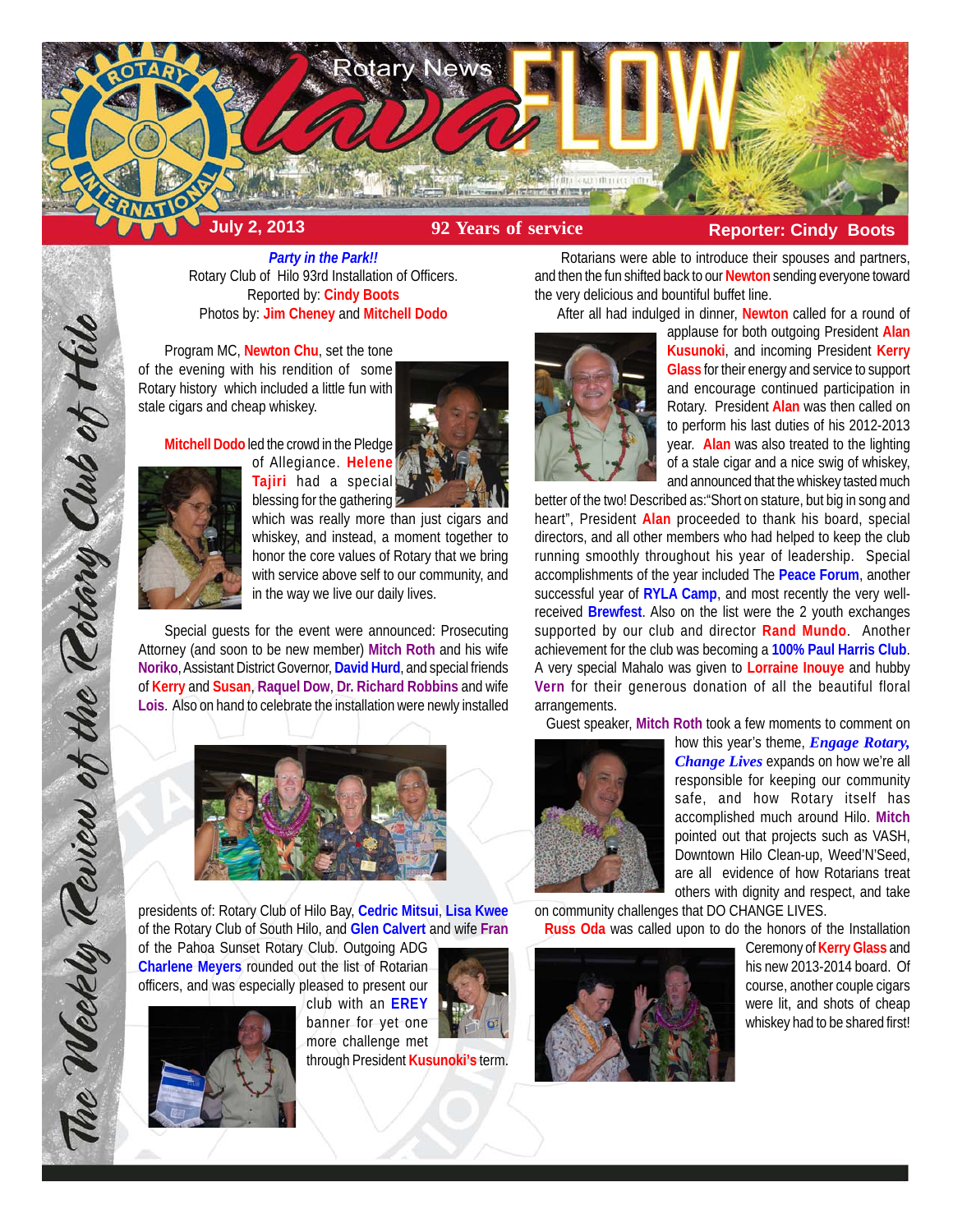## *Birthdays:*

**Jim Kennedy** July 17 **Gene Tao** July 20 **Cowboy Kaneshiro** July 24 **Susan Munro** July 30 **Treena Breyfogle** July 30

## *Club Anniversary:*

**Marcia Sakai** July 2 **Alberta Dobbe** July 11 **Lorraine Shin** July 19 **Misti Tyrin** July 23 **Jim Kennedy** July 24 **Sally O/Brien July 27** 

## *Wedding Anniversary:*

**Eddie & Portia Hara** July 1 **Stew & Alessandra Hussey** July 12 **Ted & Sylvia Dixon** July 16 **Randy & Lydia Hart** July 17 **Vivian & Daniel Birchall** July 17 **Tom & Delia Brown** July 29

## *Announcements:*

**Fri. July 12 Club Assembly**

**Fri. July 19 Keli'i Mendonca Student Exchange to Spain**

**Fri. July 26 DG Phil Sammer**

**Fri. Aug. 2 Alice Moon Hilo Downtown Improvement**

| President Elect  Richard Johnson              |  |
|-----------------------------------------------|--|
| Immediate Past President  Alan Kusunoki       |  |
|                                               |  |
|                                               |  |
|                                               |  |
| Sergeant-at-Arms  Cindy Boots                 |  |
|                                               |  |
| Public Relations  Robert Hanley               |  |
| Club Administration  Tom Brown                |  |
| Service Projects  Mitchell Dodo               |  |
| Rotary Foundations  Alan Kusunoki             |  |
|                                               |  |
| International Service  Steve Yoshida          |  |
| Community Service  Wallace Wong               |  |
| New Generations  Glenn Harris                 |  |
| Vocational Service  Bobby Stivers-Apiki       |  |
| Hilo Rotary Club Foundation  John McVickar    |  |
| Hawaii Rotary Youth Foundation  Mitchell Dodo |  |
| The Rotary Foundation  Alan Kusunoki          |  |
|                                               |  |
|                                               |  |
|                                               |  |
|                                               |  |

New President **Kerry**, took over his responsibilities with his first job of presenting now



Past President **Alan** with his "bling" past-president pin, a special mounted gavel plaque with his years of leadership, and the Peace Through Service flag. **Kerry** also had a special gift for **Russ Oda**.



It seems, that the year that **Russ** served the club as President (1970), funds were in quite a slump, and **Russ** had never received his own gavel. So, **Russ** was presented with a special Past President Gavel plaque too. That was the good news, the bad news was, that **Russ** would become the first



to be fined in **Kerry's** year, as Rotarian with most longevity in the club. **Russ** cheerfully donated a **\$100** check to the **Rotary Foundation** in his grandson, **Reese Ching's** name. In a quick twist, PP **Alan** pointed out to **Kerry** that he'd forgotten to announce **John McVickar** as Foundation Chair



of The **Hilo Rotary Club Foundation**, so **Kerry** ended up fining himself **\$20** too!. President **Glass** then thanked everyone for entrusting him with leading the club in the coming year, and reiterated the purpose of giving service above self and taking on the responsibility of leading club toward changing people's lives in the coming year. Glenn Harris was asked to lead the gathering in closing with the **4-Way Test**.